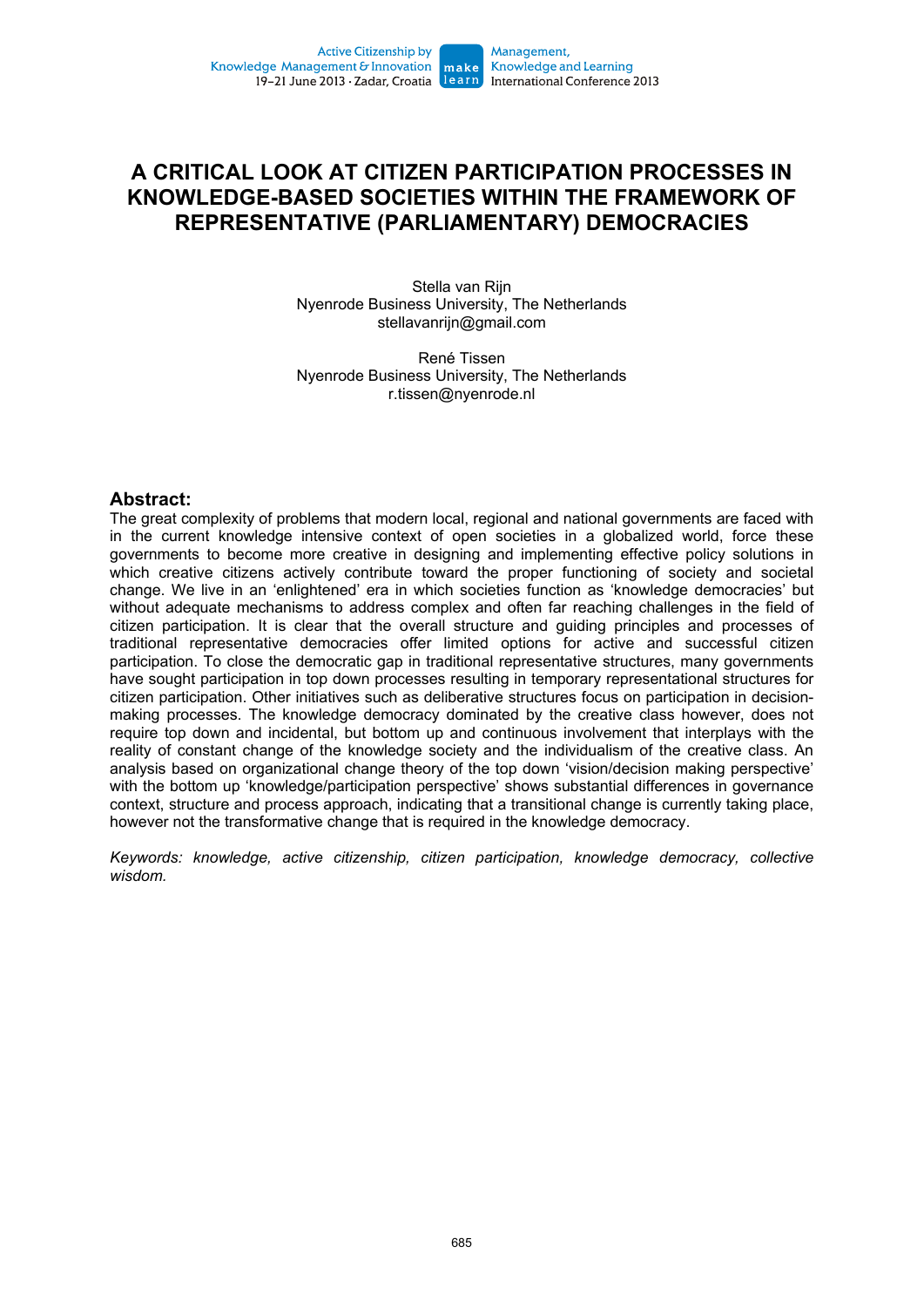## **1. INTRODUCTION**

The great complexity of problems that modern local, regional and national governments are faced with in the current knowledge intensive context of open societies in a globalized world, force these governments to become more creative in designing and implementing effective policy solutions in which creative citizens actively contribute toward the proper functioning of society and societal change. We live in an almost paradoxical era in which our societies make the transition towards 'knowledge democracies' but without adequate mechanisms (structures and/or processes) to address complex and often far reaching challenges in the field of citizen participation. In many societies already a degree of discontent among well-educated citizens exists towards the inability of governments 'to allow them their say', resulting in citizens who feel detached. In many ways they experience that everyday problems at the local level are not adequately addressed, while alternative 'bodies of knowledge' are largely disregarded, for lack of adequate planning and decision making mechanisms.

#### **1.1. Transformation to the knowledge democracy**

Taking into consideration that the western political era is in a state of transformation from stabile structured and ideologically segmented to individually dispersed and direct, we cannot yet identify or describe an encompassing picture of what the knowledge driven development of our societies will bring in terms of the effective public involvement of citizens. The changes currently taking place towards the knowledge-based society so far indicate that this transformation is characterized by exploration and research across -instead of within- scientific disciplines, by the breaking up of mental borders and by the emotional as well as cognitive forging of new democratic models and matches. In summarizing these phenomena within a broader societal context, we can identify among other things:

- *Worldwide connectivity* digital technology provides for instant connectivity across organizations, communities and borders, including digital variations of face-to-face contact, facilitating connections based on shared interests and knowledge. This leads to an availability and transparency of information that contributes to a shift of power (based on knowledge) from organizations (including governments) to individuals;
- **Redefining organizations** an increase of 'free form' organizations; while traditional organizations are seeking ways to adapt to the requirements and motivating factors of 'knowledge workers';
- *Increase in and new forms of competition* knowledge is a major competitive factor for businesses as well as cities; knowledge driven (service) sectors have low entry levels; competition takes place on a global scale across borders and continents;
- **Mass innovation through the wisdom of** crowds increased user-driven and mass innovation take place outside traditional R&D facilities and through collaboration in communities of interest and communities of practice;
- *Increased participation through borderless communities* – people tend to active participation in several digital and or physical communities, using tailor made platforms fitted to their personal value system and variety of interests, instead of being satisfied by broad and general representation through democratic or hierarchic structures. Citizens actively seek participation in several aspects of their life through different platforms, such as consumer behavior (f.e. online consumer reviews and forums), political affiliation, and professional and personal interests;
- Cycle of new technologies rapidly changing technologies and development of new technologies (f.e. nano-technology, 3-D printing), combined with a constant launch of new products and new combinations;

**Table 1:** Shifts that characterize the transformation to the knowledge era

| From                      | To                  |
|---------------------------|---------------------|
| Hierarchical organization | Communities         |
| Representation            | Participation       |
| Separation                | Collaboration       |
| Sovereignty               | Interdependence     |
| Ideologies                | Individual values   |
| Mechanization             | Humanization        |
| <b>Expert knowledge</b>   | Wisdom of<br>crowds |
| Enhanced technologies     | New technologies    |

We can try to characterize this phase also on a more abstract level by describing the shifts taking place in a conceptual comparison, as shown in table 1.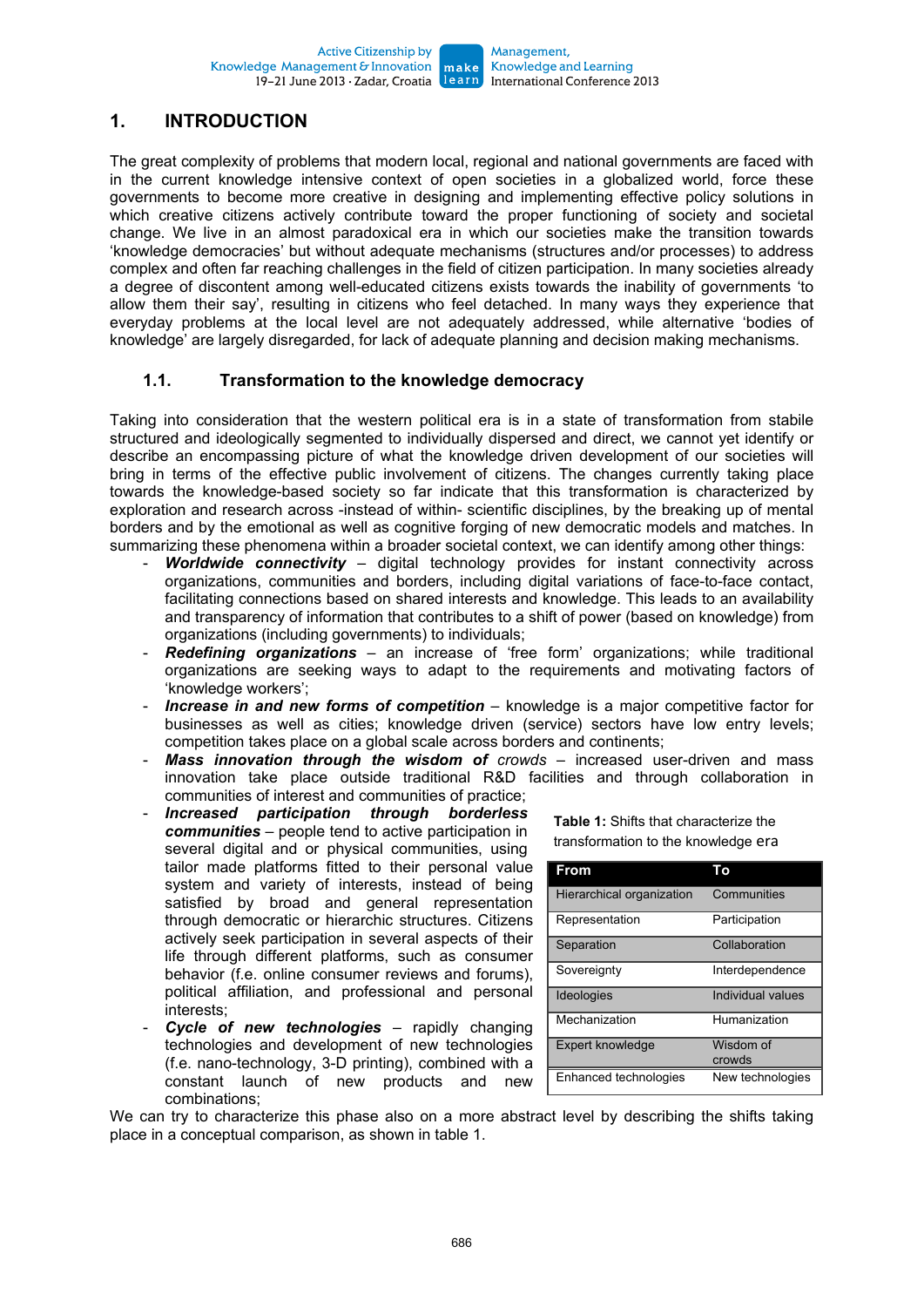## **2. MISFIT OF DEMOCRATIC STRUCTURES WITH THE KNOWLEDGE ERA**

An increasingly important topic arising from the potential 'policy clash' between knowledge and society, is how a country, region or city can and should be governed, for it to effectively deal with the dynamic challenges presented by citizens who are both knowledgeable and connected, as well as demanding of recognition, more specifically of the way they see their society moving in the right or wrong direction. The key question arising from this is how governments can deal with citizen participation, when many and often conflicting views exist with regard to the right solution, for the right problem at the right moment in time.

It is gradually becoming clear that the customary structures and guiding principles and processes of traditional representative democracies, offer limited options for active citizen participation in the transformation towards the knowledge democracy. Traditional electoral systems seem not to be entirely satisfactory anymore to deal with the dynamic involvement needs and aspirations of creative citizens.

In't Veld (2010, p 3-4) argues that representation has become *"gradually the predominant mechanism by which the population at large, through elections, provides a body with a general authorization to take decisions in all public domains for a certain period of time."* But he signals that it is apparent that the current political frameworks of our society appear deficient in the knowledge era. This is influenced by factors that are intertwined and take place simultaneously on the micro-, meso- and macrolevel:

- Micro individual values patterns are no longer connected through broad ideological principles; this leads to individualization and the impossibility of being represented in a general way by a single representative in a political setting;
- *Meso* political parties are not dedicated anymore to developing consistent broad political strategies, but apply marketing techniques by leveraging standpoints on issues, depending on the supposed voters preferences;
- Macro politics has turned into media-politics by trying to maximize the numbers of voters through the "selling" of personalities via mass media, thereby creating a structural and reciprocal dependence between media and politics, leaving room for only short-term agenda's and with the focus on personalities instead of programs, thus destroying the original meaning of representation.

On top of that, the representative value of traditional parliamentary democracies can be subdued by political mechanisms, which offer individual representatives in parliament the freedom to change

political party after they are elected in parliament, while holding on to their seat in parliament, effectively resulting in a disconnect between the people that elected them and their mandate for representation. This phenomenon of 'floor crossing' or 'party switching' is visible in both Western democracies and emergent democracies in Africa, Asia and the Caribbean. But also the USA and Canada have a documented history on the occurrence of this phenomena. Even in European countries we see a good deal of party switching, including Italy, where almost one-fourth of the members of the lower house, the Chamber of Deputies, switched parties at least once between 1996 and 2001 (Janda, 2009). Scholars hold different opinions about whether crossing the floor poses a threat to democratic systems, or whether it simply contributes to a process of increased democratic maturity over time. But the fact is that the voter is left in uncertainty about the value of his vote for representation when the link between his elected representative and a party affiliation is cut short, since political parties are the structural link between voters and political representatives in parliamentary democracies.

#### **Learning for Local Democracy**

A Study of Local Citizen Participation in Europe

*"Of course, this extension of democratic politics beyond elections is to be welcomed. It reflects an acknowledgement that classical state institutions, political structures and representative democracy are limited in their capacity to accommodate the growing range of interests, beliefs, problems and solutions that come with ever more differentiated societies and global interdependencies of the postmodern age. It suggests a new centrality of citizens and their directly voiced concerns, and it highlights their continuous initiative and importance in public debate and decisionmaking. It expresses a hope that new forms of political participation and a stronger role for civil society can help to re-invigorate contemporary democracy in Europe: by reconnecting politics and societies where democratic institutions and citizens seem to have grown apart, by challenging political elites where these close in on power and office, and by enhancing the civic grass-roots and its potential for detecting and solving pressing social issues." (Forbrig, 2011)*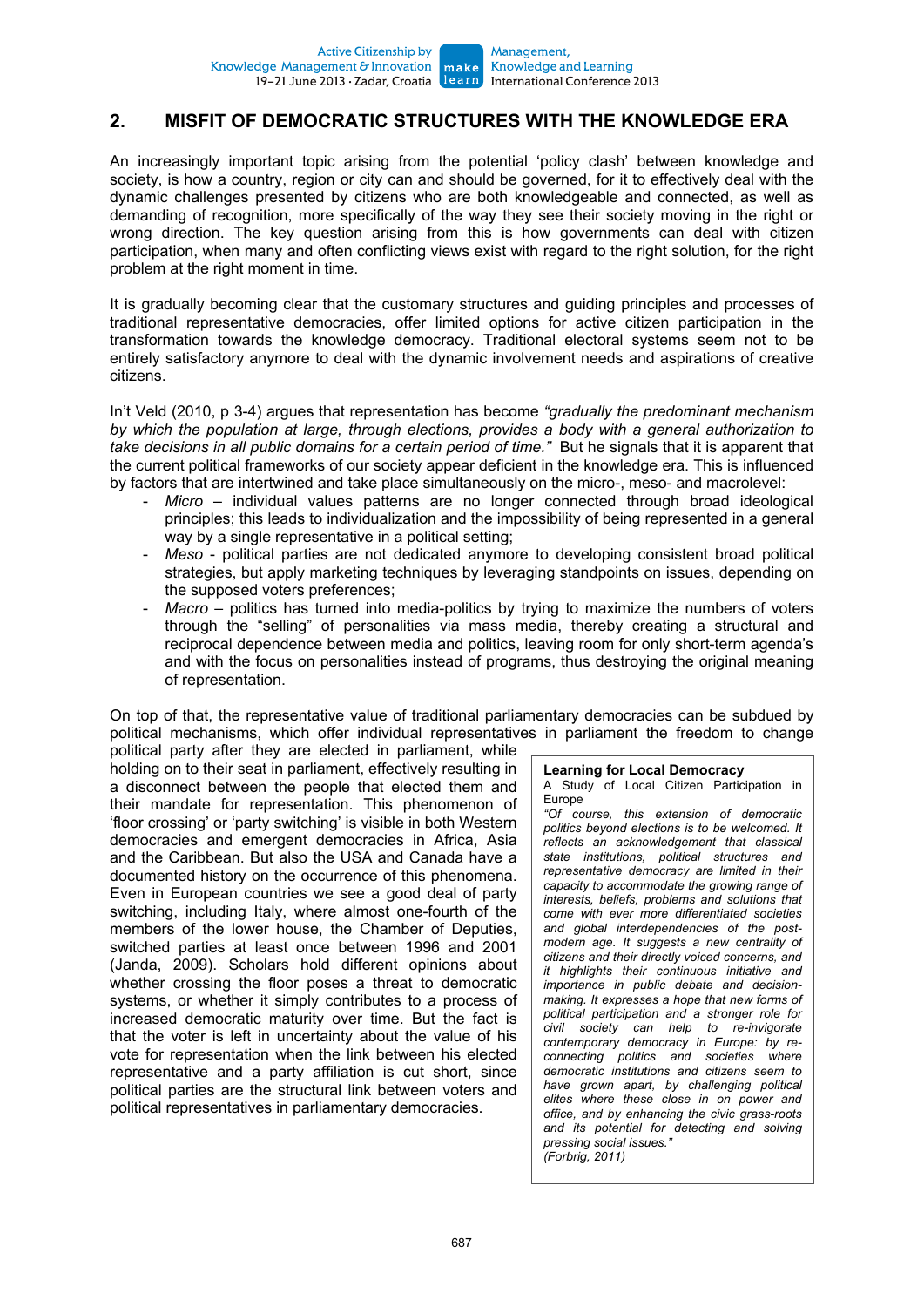#### Knowledge and Learning International Conference 2013

#### **2.1. Discontented citizens: in search of new governance**

Taking these developments in our representative democratic systems into account, it is no surprise that a recent extensive study into citizen participation across Europe by the Central and Eastern European Citizens Network signals a *"genuine concern among a growing number of citizens about the workings of democracy in their home countries and the continent as a whole"* (Forbrig, 2011)*.* 

The study signals that the agitation of citizens:

*"is much more fundamental than the occasional protest vote in elections or mass demonstration in public places. These ordinary Europeans are seeking constructive ways of engaging in public discourse and influencing decisionmaking as a means of addressing social problems outside of and alternative to the classical, and clearly limited, arenas of political parties, elections and parliaments."* 

Considering the erosion of representative democratic structures In't Veld (2010) concludes that a new type of governance is needed for the knowledge era. Forbrig (2011) concludes that the local level is the best suited arena for a broader understanding, cementing and practicing of democracy.

*"It is here, in communities, municipalities and regions, that citizens live their lives, find anchorage for much of their identity, encounter concrete social problems, and expect the delivery of effective policies and solutions. The immediate local context is what citizens understand best, what affects them most, and with which they are most likely to engage, far more likely than with the more faraway and abstract politics of the national and European levels."* 

Cities, individually as well as in networks, are already claiming a more influential role in many of the world's international forums and organizations<sup>1</sup>. If we want to solve the problem of the representative democracy in which most citizens do not feel represented anymore by a small number of parliamentarians because their interests are dispersed among many areas of interest, cities are the ideal place where platforms or communities can be formed that meet the needs of citizens and their dispersed interests.

In the broader context of the knowledge era it is increasingly recognized that cities can have an identifiable and even 'manageable' human-economic potential, in the form of democratic '*powerhouses'* (Amin and Graham, 1997). Some theorists in the urban field find it quite logical to concentrate on cities, since cities are a much older economic entity than nations, and each city has unique development options. Jane Jacobs was one of the early urban thinkers who looked at cities for their potential instead of for their problems (Jacobs, 1961) and considered cities as driving forces for economic development and as windows of opportunity for building vibrant, socially stable and economically diverse communities. Currently economically strong cities and regions are considered as important driving forces which indeed can support and sustain successful national strategies towards (inter)national competitiveness, as acknowledged by the European Council on Urban Policy "Cities Empower Europe" (2004). The implementation of the Lisbon agenda indeed emphasizes the role of urban regions and cities in becoming basic building blocks for economic growth.

*"So what does it take to transform? Simply stated, our thinking is mostly what it is today. And then we have a choice. If we want to hold on to our traditio we will make incremental process improvements and not "rock the boat." In this mode we are content, complacent, arrogant, or unaware. If the world is changing in any significant way, it's only a matter of time before we do not survive. The timing of irrelevance (death) depends upon our industry or competition, whether that be global terrorists or another company. But we will not know if we have three months, three years, or 30 years to survive. If we want to move to the next level of change, yet be safe, we make transitions and change from State A to State B. We know where we are going (we go from manually taking inventory to bar coding.) There is comfort in certainty. In transition, we can plan the change and work the plan. But if we want to create a better future, we have to let go and reach for the unknown. We need transformation. We adopt the most difficult and challenging strategy because we must."*  From: Theory of Transformation *(Daszko and Scheinberg, 2005)* 

<sup>————————————————————&</sup>lt;br><sup>1</sup> In a special edition of the magazine "The Broker" about the role of cities in December 2009, it was outlined that on issues about for instance climate change and sustainability, cities play a leading role. They have organized in several city-networks that work together with international organizations such as the World Bank and the UN. "The Broker" is a publication of the foundation International Development Publications, funded by the Netherlands Organization for Scientific Research and Science for Global Development.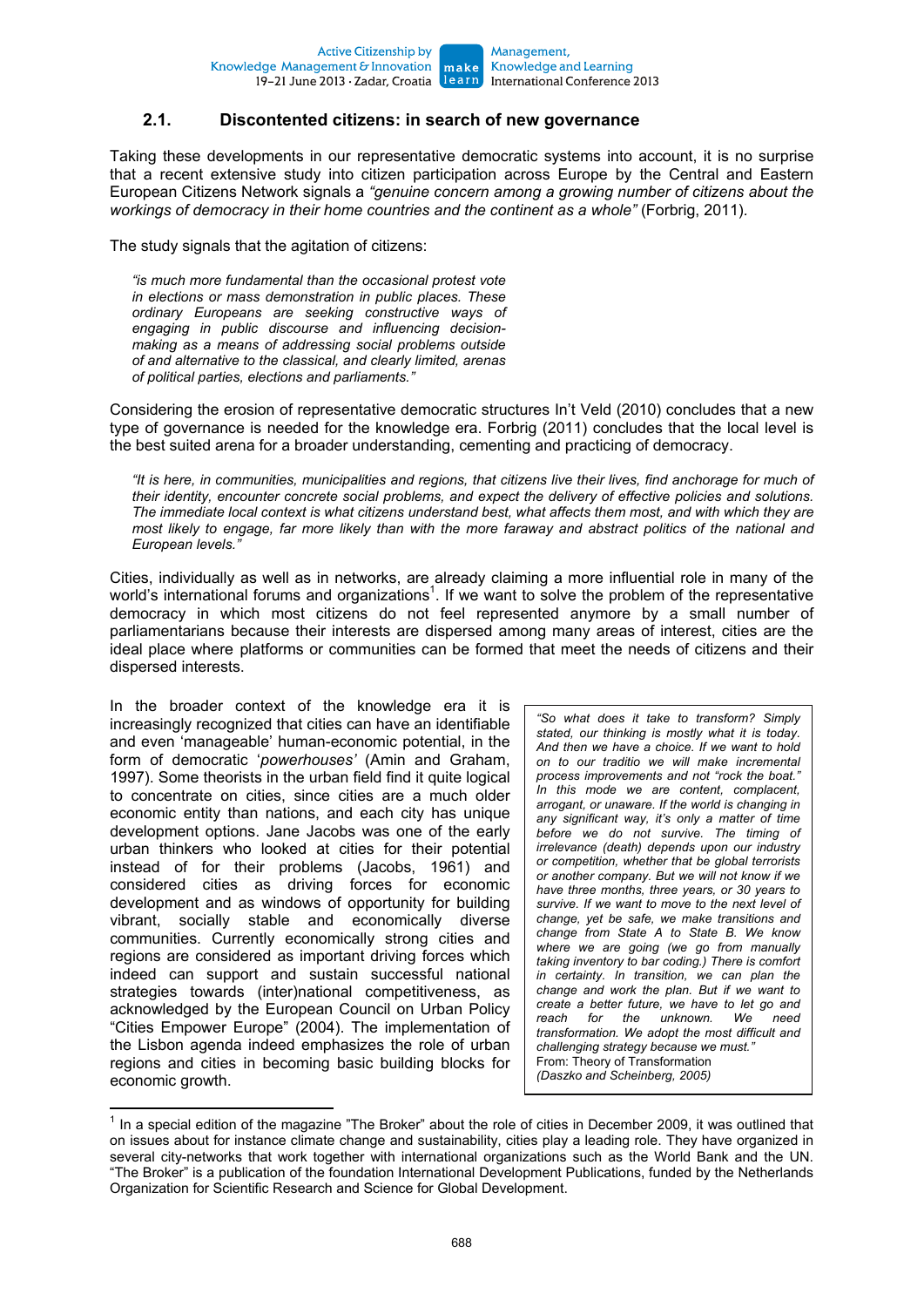### **3. TRANSFORMATIONAL APPROACH TO THE KNOWLEDGE DEMOCRACY**

The question arises if cities and the many public initiatives that are taken on that level, are on the right track towards citizen participation and in doing so creating a new governance that fits the needs of creative citizens in the knowledge democracy. When considering the context of the knowledge era, it is evident that we are entering a period that is identified by major and very significant dynamic changes in our societies and economic landscape. These impacting dynamics require clear leadership and direction towards fundamental new governance. Daszko and Scheinberg (2005) from an organizational theory approach, identify three types of changes with incremental impact: traditional change, transitional change, and transformational change. In light of the knowledge era, the best suited change in governance seems to be a transformational change, that fundamentally changes the way both governments and people interact with each other on societal issues:

*"Transformation is what happens when people see the world through a new lens of knowledge and are able to create an infrastructure, never before envisioned, to the future. Transformation is motivated by survival, by the realization that everything needs to change or the organization will die; that a significant breakthrough in mindset is needed in order to pursue new opportunities." (Daszko and Scheinberg, 2005)* 

In their "Theory of Transformation" Daszko and Scheinberg (2005) provide a model for organizational change that describes three types of changes and what each type of change means with respect to motivation for change, degree of change, thinking about change, the destination, the change this requires and the outcomes of the change. In table 2 this model is adapted to the three options for change in governance in the context of the knowledge democracy.

|                                                                                                      | <b>Traditional change</b>                                                                                                                                                               | <b>Transition</b>                                                                                   | <b>Transformation</b>                                                                                                                                                                                                                                                                                                              |
|------------------------------------------------------------------------------------------------------|-----------------------------------------------------------------------------------------------------------------------------------------------------------------------------------------|-----------------------------------------------------------------------------------------------------|------------------------------------------------------------------------------------------------------------------------------------------------------------------------------------------------------------------------------------------------------------------------------------------------------------------------------------|
| <b>Motivation for</b><br>change                                                                      | Better, faster, cheaper                                                                                                                                                                 | Fix a problem                                                                                       | Survival, environment, world changes,<br>breakthrough needed                                                                                                                                                                                                                                                                       |
| Degree of change<br>in Governance:<br>1. institutions<br>2. instruments<br>3. processes<br>4. actors | Incremental improvement<br>of existing institutions,<br>instruments, processes<br>or actors, not necessarily<br>through an integral<br>approach                                         | Transition from old to new<br>institutions, instruments,<br>processes or actors<br>through redesign | Revolutionary system change, complete<br>overhaul of mindset, paradigms, culture,<br>communications, strategy, structure,<br>actions, systems and processes                                                                                                                                                                        |
| <b>Thinking about</b><br>Knowledge                                                                   | Knowledge is considered<br>an extra aspect to<br>existing assets                                                                                                                        | New systems, processes,<br>and instruments are used.<br>aimed at knowledge<br>sharing               | Dynamic drive for continuous knowledge<br>co-creation and sharing                                                                                                                                                                                                                                                                  |
| <b>Actions with</b><br>respect to<br>policies                                                        | Improvements on<br>existing policies                                                                                                                                                    | New policies                                                                                        | Fundamental new system of policy<br>development based on a<br>complete overhaul of mindset, paradigms,<br>culture, communications,<br>strategy, structure, actions, systems and<br>processes, use of data, aimed at<br>continuous learning                                                                                         |
| <b>Destination w.r.t.</b><br>how to<br>accommodate<br>participation of<br>citizens                   | Improvements are made<br>and mistakes corrected<br>in existing systems                                                                                                                  | Projects are initiated to<br>accommodate the<br>participation needs of<br>creative citizens         | Fundamentally new approach through<br>processes of continuous participation, co-<br>creation and learning without an end state                                                                                                                                                                                                     |
| <b>Change requires</b>                                                                               | Improvement of skills,<br>practices and<br>performance; often<br>limited to focusing on<br>individual performance<br>rather than the whole<br>system to make<br>significant differences | Controlled process /<br>projects managed /<br>assigned                                              | Senior leadership is committed to new<br>thinking, learning and actions, with<br>coaching from outside; "a system cannot<br>see itself", with show of courage                                                                                                                                                                      |
| <b>Outcomes</b>                                                                                      | Limited improvements in<br>citizen participation                                                                                                                                        | Limited changes in citizen<br>participation                                                         | Sustainable change in citizen participation,<br>with clear leadership and continual<br>learning. Actions within a new system that<br>is agile, adaptable, flexible, intelligent,<br>emerging, connected, involved, creative,<br>and moving forward; with the ability to<br>sense and respond to dynamic change in<br>the community |

#### **Table 2.** Transformational approach to knowledge democracy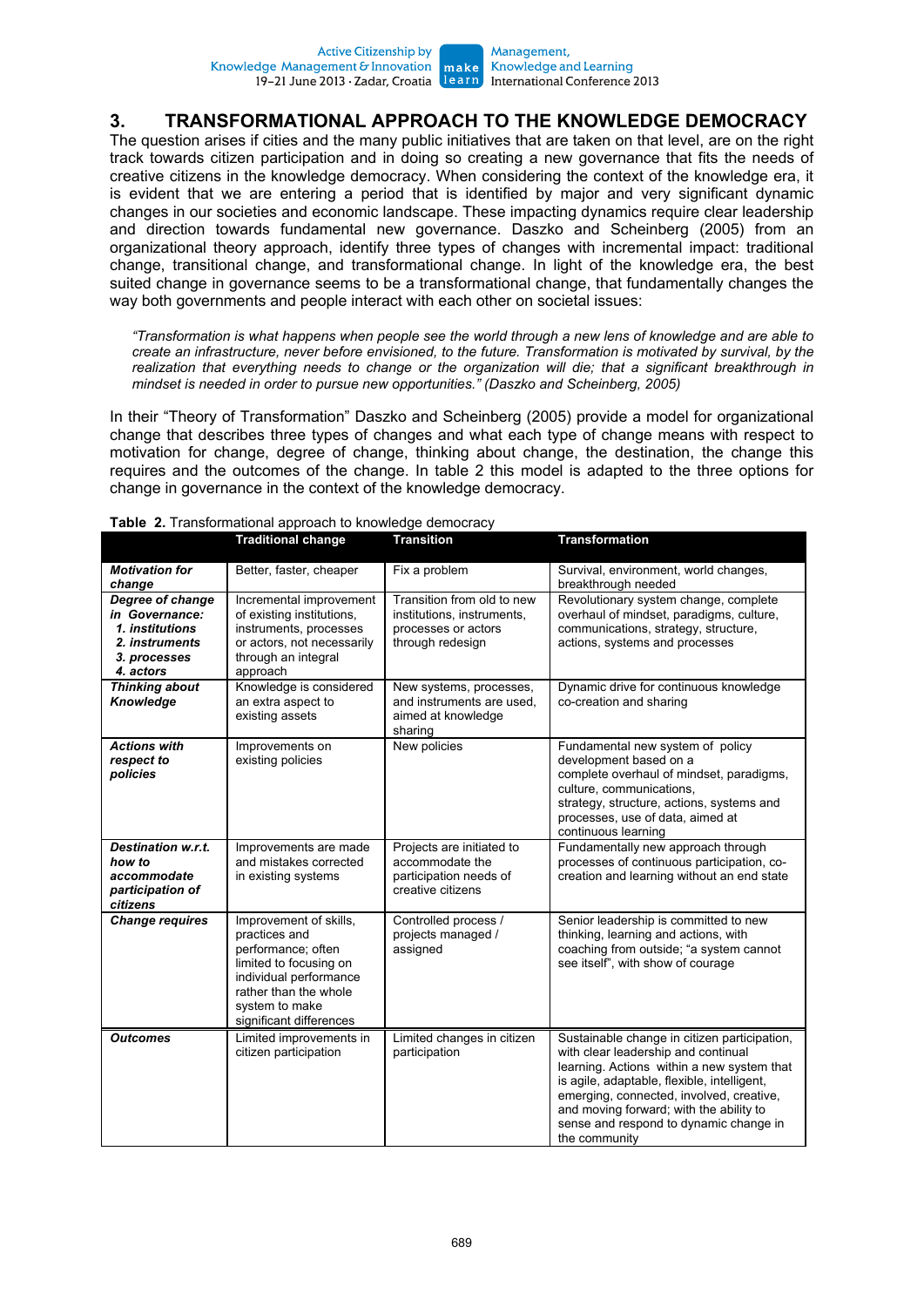Daszko and Scheinberg (2005) underscore the necessity of leadership that is dedicated to transformation. They conclude that without clear intention, there can be no transformation, and that without such clear intention, change is reduced to traditional or transitional change. If the city in the knowledge democracy functions as a transformational learning organization it requires from the leadership that it fulfills a "designer-role" in new policies, strategies and systems, but also through an integrative approach and by creating a shared vision and belief-system. In essence it means designing the learning processes (Senge, 1990). Von Krogh, Ichijo and Nonaka (2000) referred to the design role as the five "knowledge enablers" that are required for knowledge creation: instill a knowledge vision, manage conversations, mobilize knowledge activists, create the right context, and globalize local knowledge, thus putting human relationships and care as a focal point in leadership.

### **4. DECISION MAKING PROCESSES VERSUS PARTICIPATION PROCESSES**

To close the democratic gap with respect to citizen participation in a traditional representative structure, many governments have sought their participation in top down processes like 'vision development', resulting in temporary representational structures for citizen participation in the decision making about (long term) development. Other initiatives such as deliberative structures focus on participation in decision making processes on specific issues. The knowledge democracy dominated by the creative class however, in line with the transformational shifts in the knowledge era as reflected in table 1 and 2, requires not top down and incidental, but bottom up and continuous processes that interplay with the reality of constant change of the knowledge society and the individualism of the creative class. This requires flexible and continuous participation processes, not just in the decision making phase, but specifically in the phase of policy development and implementation.

An analysis of the top down 'vision/decision making perspective' with the bottom up 'knowledge/participation perspective' shows fundamental differences in governmental context, in structure and in process approach. The top down perspective serves the need of public executives/politicians for an integral long term policy agenda. It often requires a selection of appointed people and representative organizations to function in participatory processes, which is not an "opt in" option, but more an "obliged to / must be in" option. The result is a broad policy agenda that is further refined by a planned approach towards the execution. It thus represents a planned and structured process within defined boundaries. The process often focuses on aiming for consensus and thus suppressing tensions. These processes are often heavily data driven and appeal to the explicit knowledge of representatives, with the aim to unlock the 'collective intelligence' from an 'outside in' approach. Examples of such top-down processes are future planning and long term visioning processes that take place in cities around the world, such as the "Community Visioning' project that was started in over 60 cities in the USA and in Curacao (Vishon Korsou, 1999) to involve citizens, and very often representative organizations instead of individuals, in the choices and priorities for future development along a structured and data driven process within a set timeframe.

The bottom up approach from the knowledge/participation perspective serves the need of citizens to influence their daily lives and future, and the need of politicians for citizen participation and priority setting in the policy agenda. The approach is not 'one-size-fits-all', but offers customized participation depending on individual needs, and as such is an "opt-in" on a voluntary basis. The process works with mechanisms that are responsive to flexibility and change, so as to adapt to changing needs; the knowledge perspective can be considered an emergent and fluent process, in which tensions are not avoided but can be effectively used for new creations. The approach appeals not just to explicit, but also to the implicit knowledge of participants and thus aims to unlock the 'collective wisdom' from an 'inside out' approach. Examples of such processes are Large Scale Interventions (Van der Zouwen, 2011) with methods such as Open Space technology, and Future Search facilitation. Other examples are the 'crowd sourcing' approach such as applied in the formulation of the new Icelandic Constitution (Bani, 2012), and the 'Wise Democracy' approach (Rough, 2010) with instruments such as Wisdom Councils, Creative Insight Councils, and Dynamic Facilitation.

**Table 3 :** Vision perspective versus Knowledge perspective

| <b>Vision perspective</b><br>(decision making processes)         | Knowledge perspective<br>(participation processes)                |
|------------------------------------------------------------------|-------------------------------------------------------------------|
| serves the need of public executives/politicians for an integral | serves the need of citizens to influence their daily lives and    |
| long term policy agenda                                          | future, and the need of politicians for citizen participation and |
|                                                                  | priority setting in the policy agenda                             |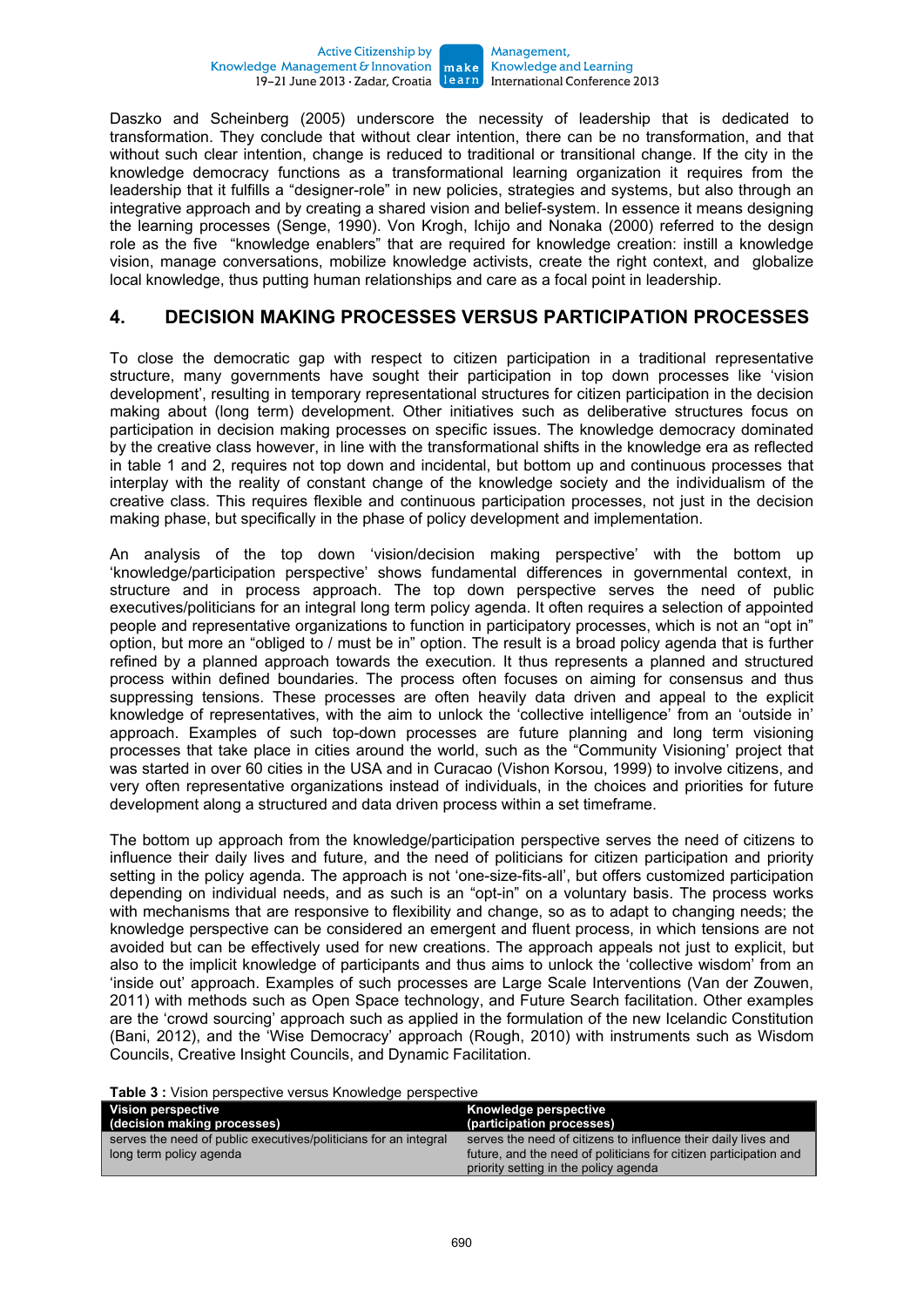| requires a selection of appointed people/ and representative<br>organizations to function in decision making processes, which<br>is not an "opt in" option, but more an "obliged to / must be in"<br>option | customized participation depending on individual needs, and<br>as such is an "opt-in" on a voluntary basis       |
|-------------------------------------------------------------------------------------------------------------------------------------------------------------------------------------------------------------|------------------------------------------------------------------------------------------------------------------|
| result is a broad policy agenda that is further refined by a<br>planned approach towards the execution                                                                                                      | Mechanisms that are responsive to flexibility and change, so<br>as to adapt to changing needs                    |
| Planned / structured process (within defined boundaries)                                                                                                                                                    | Emergent process (fluent)                                                                                        |
| Suppress/flatten tensions by aiming for consensus                                                                                                                                                           | Use tensions for new creations                                                                                   |
| Embedded in organizational structure and planning in<br>traditional meeting settings                                                                                                                        | Holistic approach: open space, emphasis on dialogue, human<br>networks, non-traditional facilitation of meetings |
| Aim to expose the explicit knowledge of the representatives                                                                                                                                                 | Aim to also appeal to the implicit knowledge of participants                                                     |
| Collective intelligence (data and facts)                                                                                                                                                                    | Collective wisdom (knowledge)                                                                                    |
| Outside in                                                                                                                                                                                                  | Inside out                                                                                                       |

## **5. CONCLUSION**

The transformation to the knowledge democracy requires new governance structures and processes that fit the transformational changes of this new era, characterized by major shifts in the way communities and organizations work. To tap into the needs and desires of creative citizens for participation, cities and regions have applied both vision driven and knowledge driven processes. Based on a comparative model for organizational change, with incremental change impacts from traditional, to transitional and transformational change, it becomes clear that the approach towards citizen participation in vision driven/decision making processes mostly reflects transitional change, but do not reflect the intention of fundamental transformation to a new form of governance for the knowledge democracy. Fundamental transformation of governance implies that we do not do the same things differently, but that we do new things, comparable to the difference between leading ('doing the right things') versus managing ('doing things right'), which also stresses the need for courageous leadership towards new governance. If cities or regions want to step up to the plate and create new governance that fits the knowledge democracy, innovative leadership is required that aims for transformational change to fill the clear gaps in citizen participation within the current democratic framework of representative democracies.

### **REFERENCE LIST**

- 1. Amin, A. and Graham, S. (1997) "The Ordinary City", Paper published in *Transactions of the Institute of British Geographers*, NS 22 411-429. [online], University of Durham, UK, http://www.geography.dur.ac.uk/information/staff/personal/graham/pdf\_files/42.pdf
- 2. Bani, M. (2012), Crowdsourcing Democracy: The Case of Icelandic Social Constitutionalism, *Politics and Policy in the Information Age.* Berlin, Heidelberg: Springer.
- 3. Daszko and Scheinberg. (2005). Survival is Optional: Only Leaders With New Knowledge Can Lead the Transformation. Retrieved from http://www.mdaszko.com/ArticlesNewsletters.html
- 4. Florida, R. (2002). *The Rise of the Creative Class.* New York: Basic Books.
- 5. Florida, R (2005). *Cities and the Creative Class.* New York, London: Routledge.
- 6. Florida, R. (2008). *Who's your City.* New York: Basic Books.
- 7. Florida, R. (2008a). Megaregions, the importance of Place, *Harvard Business Review*, (p.18- 19).
- 8. Forbrig, J. (2011), Learning for Local Democracy, A Study of Local Citizen Participation in Europe, the Central and Eastern European Citizens Network. Retrieved from http://www.callde.eu/wp-content/uploads/2011/12/CEECN\_CitizenParticipationStudy.pdf
- 9. In't Veld, R. (2010), Towards Knowledge Democracy, *Knowledge Democracy, Consequences for Science, Politics and Media*, Berlin: Springer.
- 10. Jacobs, J. (1961), *The Death and Life of Great American Cities*, The Modern Library, New York.
- 11. Jacobs, J. (1970). *The Economy of Cities.* New York, Vintage Books (a division of Random House).
- 12. K. Janda. (2009). Laws Against Party Switching, Defecting, or Floor-Crossing in National Parliaments, Working Paper 2, *World Congress 2009 of the International Political Science Association*, Santiago, Chile.